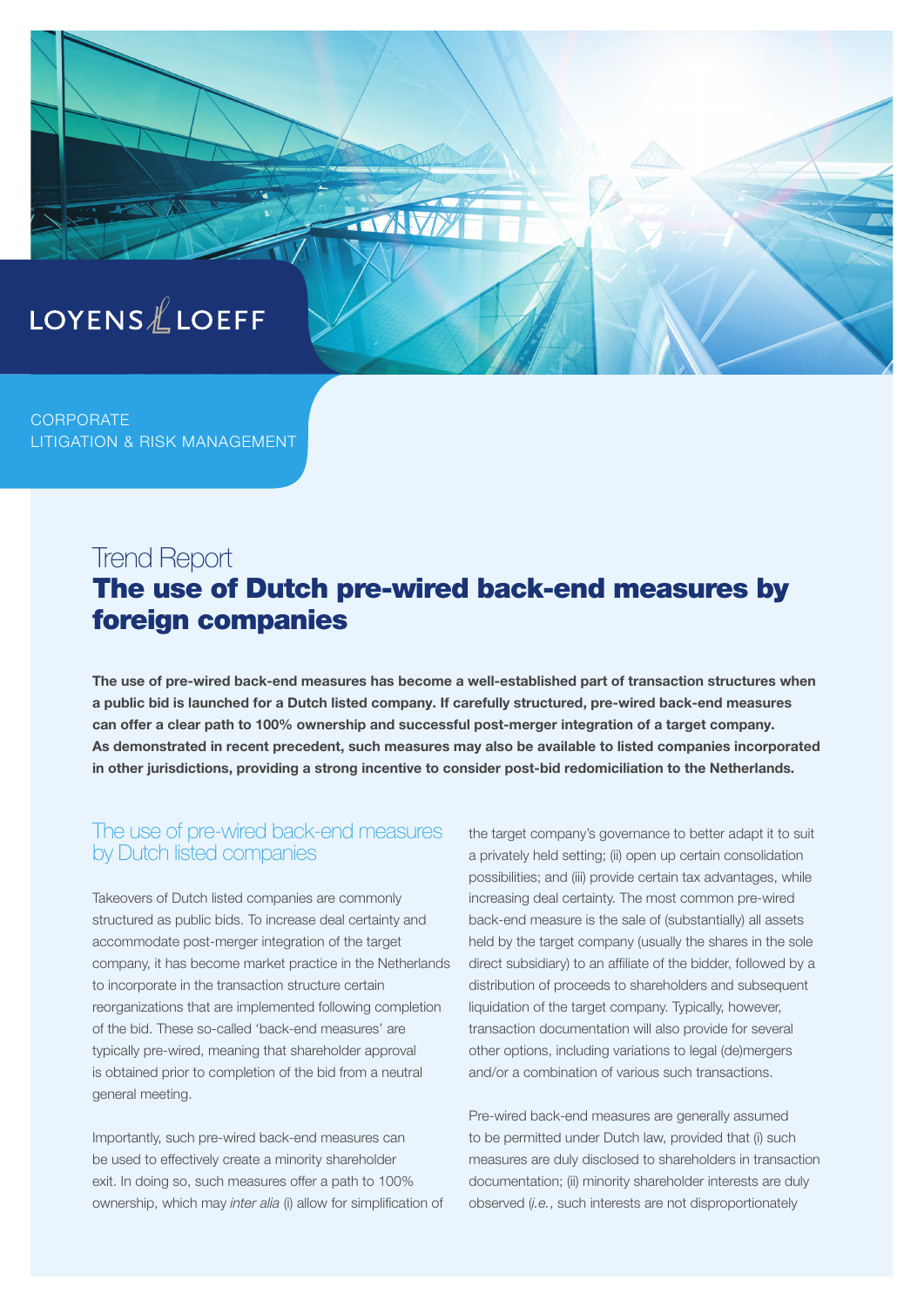prejudiced); and (iii) there is a legitimate business rationale for the reorganization. Available case law, while limited, confirms that carefully structured pre-wired back-end measures are resilient to shareholder challenge. The risk of a successful challenge can be further mitigated by ensuring approval by a neutral pre-completion shareholders' meeting and obtaining fairness opinions confirming that the terms of the envisaged pre-wired back-end measure are at arm's length.

#### Post-bid redomiciliation of foreign target companies to the Netherlands

Historically, the Netherlands has been an important jurisdiction for international holding companies. Among other things, such companies have been attracted to the Netherlands by the possibilities offered by Dutch corporate law, the quality of Dutch courts, the stability of the Dutch political climate and the availability of appropriate infrastructure (including sophisticated banking services, legal and financial advisors and auditors). As such, it is not uncommon for 'foreign' (*i.e.*, non-Dutch companies) to migrate to the Netherlands.

Recently, we have also seen a number of transactions in which foreign listed companies were redomiciled to the Netherlands upon completion of a successful bid. In addition to other features of moving to the Netherlands, the availability of the aforementioned pre-wired back-end measures can be a relevant consideration in deciding upon such redomiciliation. Such measures may offer a path to 100% ownership even if these measures would not be available in the relevant jurisdiction of origin.

#### Relevant considerations for foreign target companies

Post-bid redomiciliation followed by the implementation of pre-wired back-end measures may offer important advantages to foreign target companies. Among other things, relevant considerations include the following:

- i. Post-merger integration. Pre-wired back-end measures may facilitate post-merger integration of the target company into the bidder group. Typically, pre-wired back-end measures can be implemented quickly upon the redomiciliation being effective. At such time, the target company's corporate governance can be simplified without the need for complex and time-consuming court proceedings or filings, accommodating tight timelines.
- ii. Deal certainty. By offering a clear path to 100% ownership, without requiring 100% of shares to be tendered to the bidder, pre-wired back-end measures may accommodate lower minimum acceptance thresholds. This in turn may help increase deal certainty and serve as a deterrent to hostile hold-out shareholders.
- iii. Business climate. The Netherlands is recognized internationally for its attractive business climate, helping the Netherlands to become an important jurisdiction hub for international companies. Redomiciliation to the Netherlands may therefore offer significant advantages to international companies.

### Looking forward

As global deal activity continues to thrive, we expect that more foreign listed companies will look to post-bid redomiciliation to the Netherlands and implementation of pre-wired back-end measures. This may grant important advantages to such international companies, including increased deal certainty, swift and easy post-merger integration and access to other advantages offered by a redomiciliation to the Netherlands.